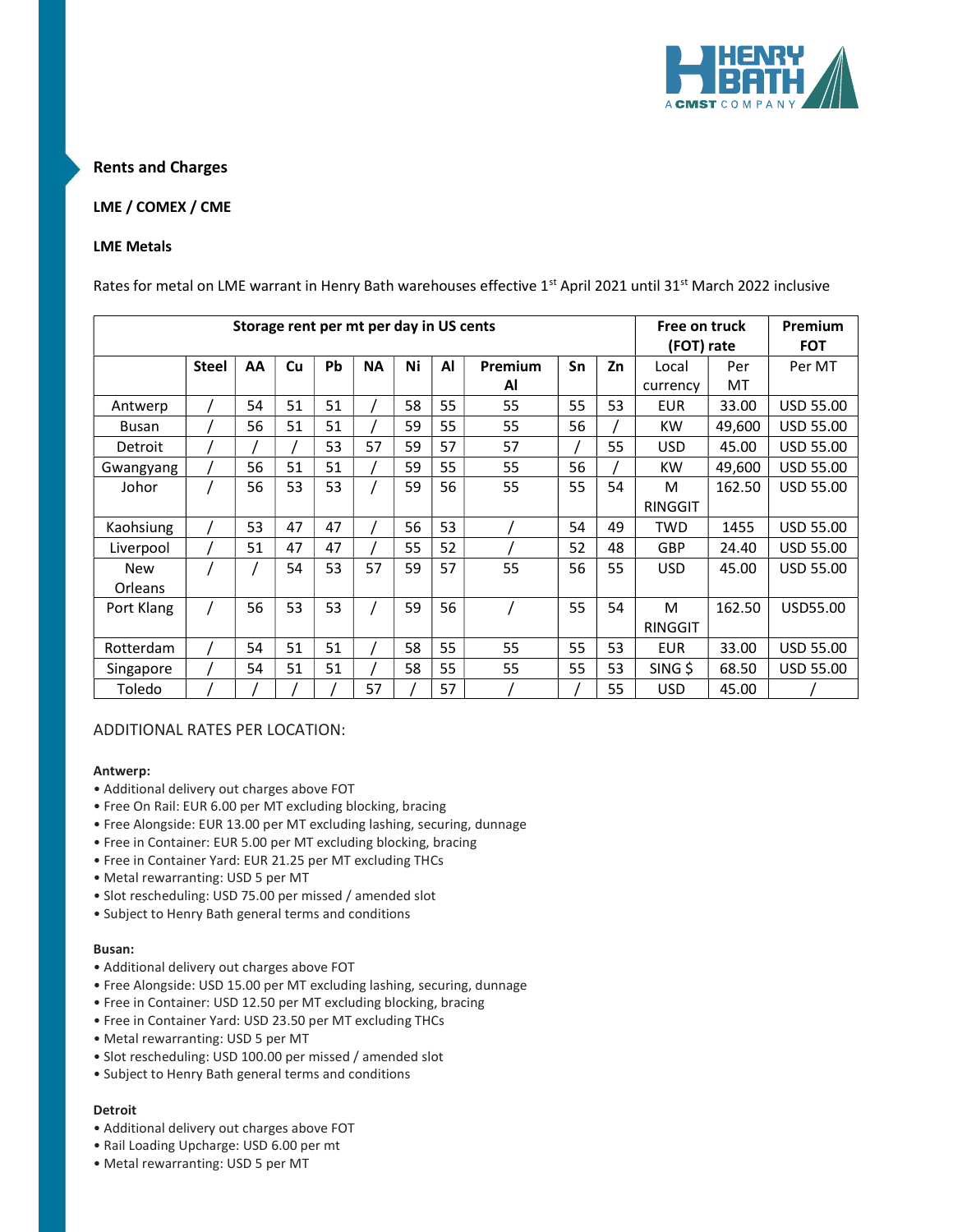

- Slot rescheduling: USD 75.00 per load
	- Amended appointment \$50 per load
- Subject to Henry Bath general terms and conditions

#### Gwangyang:

- Additional delivery out charges above FOT
- Free Alongside: USD 15.00 per MT excluding lashing, securing, dunnage
- Free in Container: USD 12.50 per MT excluding blocking, bracing
- Free in Container Yard: USD 10.00 per MT excluding THCs
- Metal rewarranting: USD 5 per MT
- Slot rescheduling: USD 100.00 per missed / amended slot
- Subject to Henry Bath general terms and conditions

#### Johor:

- Additional delivery out charges above FOT
- Free Alongside: USD 15.00 per MT excluding lashing, securing, dunnage
- Free in Container: USD 10.00 per MT excluding blocking, bracing
- Free in Container Yard: USD 10.00 per MT excluding THCs
- Metal rewarranting: USD 5 per MT
- Slot rescheduling: USD 100.00 per missed / amended slot
- Subject to Henry Bath general terms and conditions

#### Kaohsiung:

- Additional delivery out charges above FOT
- Free Alongside: USD 12.50 per MT excluding lashing, securing, dunnage
- Free in Container: USD 10.00 per MT excluding blocking, bracing
- Free in Container Yard: USD 15.00 per MT excluding THCs
- Metal rewarranting: USD 5 per MT
- Slot rescheduling: USD 100.00 per missed / amended slot
- Subject to Henry Bath general terms and conditions

#### Liverpool:

- Additional delivery out charges above FOT
- Free Alongside: GBP 8.00 per MT excluding lashing, securing, dunnage
- Free in Container: GBP 8.00 per MT excluding blocking, bracing
- Free in Container Yard: GBP 10.00 per MT excluding THCs
- Metal rewarranting: USD 5 per MT
- Slot rescheduling: USD 75.00 per missed / amended slot
- Subject to Henry Bath general terms and conditions

#### New Orleans:

- Additional delivery out charges above FOT
- Free On Rail: USD 12.70 per MT excluding blocking, bracing
- Free Alongside: USD 12.70 per MT excluding lashing, securing, dunnage
- Free in Container: USD 6.35 per MT excluding blocking, bracing
- Free in Container Yard: USD 25.00 per MT excluding THCs
- Metal rewarranting: USD 5 per MT
- Slot rescheduling: USD 175.00 per missed / amended slot
- Subject to Henry Bath general terms and conditions

#### Port Klang:

- Additional delivery out charges above FOT
- Free Alongside: USD 15.00 per MT excluding lashing, securing, dunnage
- Free in Container: USD 10.00 per MT excluding blocking, bracing
- Free in Container Yard: USD 10.00 per MT excluding THCs
- Metal rewarranting: USD 5 per MT
- Slot rescheduling: USD 100.00 per missed / amended slot
- Subject to Henry Bath general terms and conditions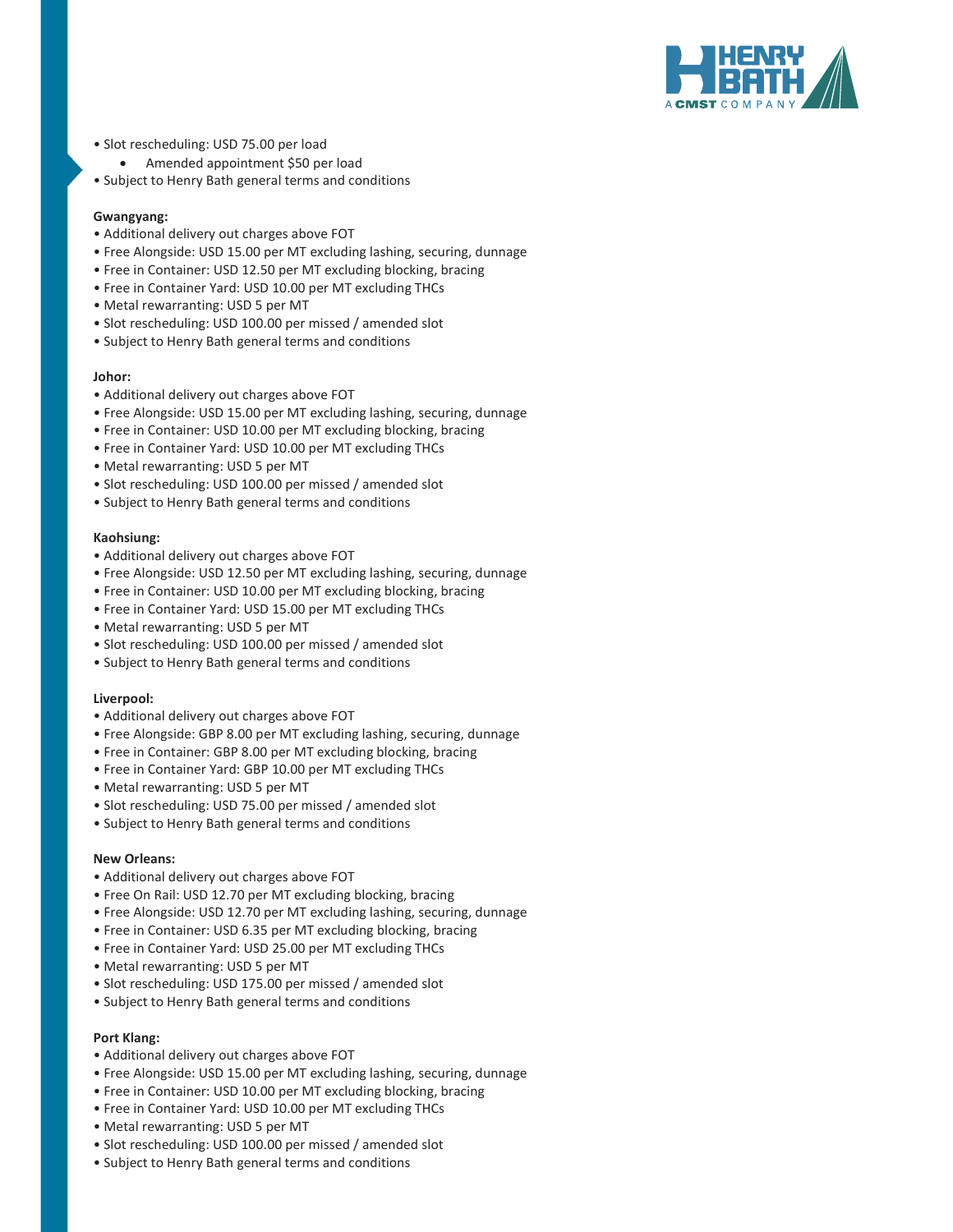

### Rotterdam:

- Additional delivery out charges above FOT
- Free On Rail: EUR 6.00 per MT excluding blocking, bracing
- Free Alongside: EUR 6.25 per MT excluding lashing, securing, dunnage
- Free in Container: EUR 6.25 per MT excluding blocking, bracing
- Free in Container Yard: EUR 18.75 per MT excluding THCs
- Metal rewarranting: USD 5 per MT
- Slot rescheduling: USD 75.00 per missed / amended slot
- Subject to Henry Bath general terms and conditions

#### Singapore:

- Additional delivery out charges above FOT
- Free Alongside: USD 15.00 per MT excluding lashing, securing, dunnage
- Free in Container: USD 15.00 per MT excluding blocking, bracing
- Free in Container Yard: USD 18.00 per MT excluding THCs
- Metal rewarranting: USD 5 per MT
- Slot rescheduling: USD 100.00 per missed / amended slot
- Subject to Henry Bath general terms and conditions

#### Toledo

- Additional delivery out charges above FOT
- Rail Loading Upcharge: USD 6.00 per mt
- Metal rewarranting: USD 5 per MT
- Slot rescheduling: USD 75.00 per load
	- Amended appointment \$50 per load
- Subject to Henry Bath general terms and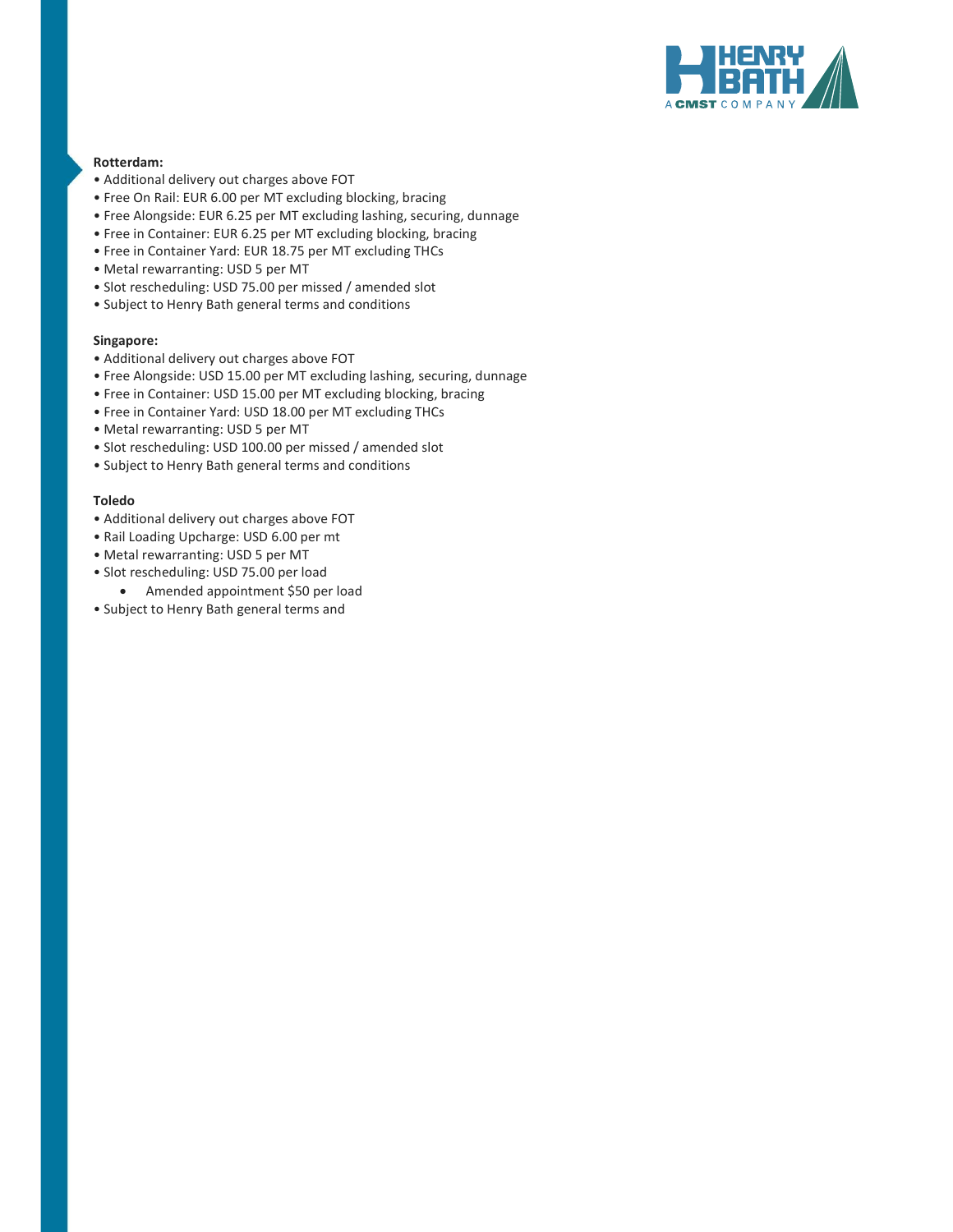

### COMEX Copper Charges

Rates for COMEX Copper on CME Warrant in Henry Bath warehouses effective 1st April 2018

### New Orleans

| Charge                                                     | <b>Amount (USD)</b> |
|------------------------------------------------------------|---------------------|
| Handling: Inbound from FOT to In Warehouse per Short Ton:  | 6.00                |
| Handling: Inbound from FOR to In Warehouse per Short Ton:  | 6.00                |
| Storage Charges per Short Ton per Month:                   | 9.75                |
| Handling: Outbound from In Warehouse to FOT per Short Ton: | 36.00               |
| Handling: Outbound from In Warehouse to FOR per Short Ton: | 42.50               |
| Weighing Charges per Short Ton:                            | 5.50                |
| Preparation of Facility Receipt per Batch:                 | 75.00               |
| Replacement of Facility Receipt per Batch:                 | 75.00               |
| Issuance of Bill Lading:                                   | 25.00               |
| Labor Rate per Hour:                                       | 75.00               |
| Blocking / Bracing per truck                               | 100.00              |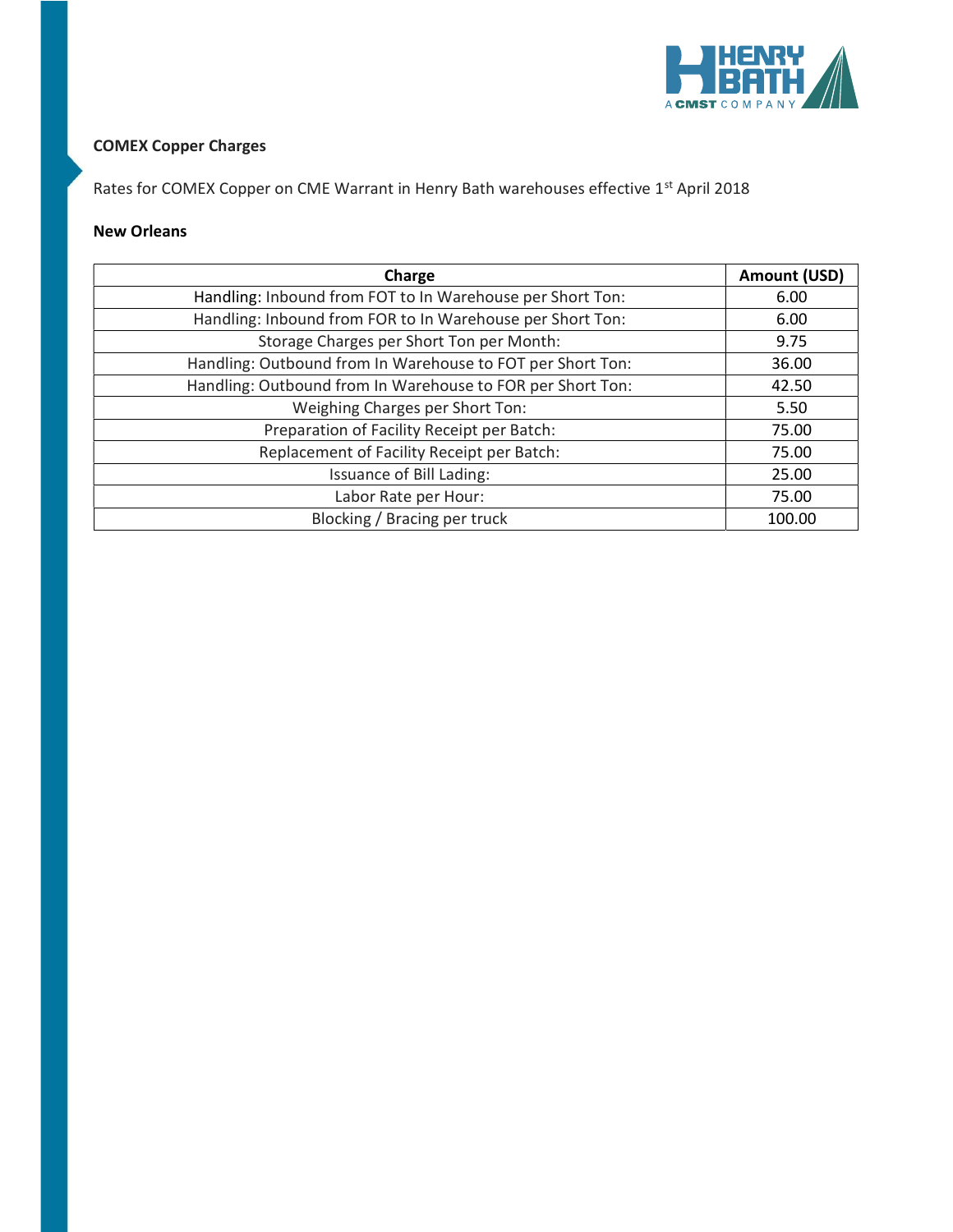

## CME Aluminum Charges

# Port Klang – Effective Jan 1st 2020

| Charge                                               | Amount (USD) |
|------------------------------------------------------|--------------|
| Inbound handling per mt                              | 7.50         |
| Outbound handling per mt                             | 47.70        |
| Storage (Indoor and Outdoor) charge per mt per month | 16.43        |
| Weighing Charges per mt:                             | 8.00         |
| Preparation of Facility Receipt per Batch:           | 75.00        |
| Replacement of Facility Receipt per Batch:           | 75.00        |
| Issuance of Bill Lading:                             | 25.00        |
| Labor Rate per Hour:                                 | 75.00        |
| Blocking / Bracing per truck                         | On request   |

## Rotterdam – Effective Jan 1st 2020

| Charge                                               | Amount (USD) |
|------------------------------------------------------|--------------|
| Inbound handling per mt                              | 6.62         |
| Outbound handling per mt                             | 36.00        |
| Storage (Indoor and Outdoor) charge per mt per month | 13.00        |
| Weighing Charges per mt:                             | 8.00         |
| Labor rate per hour                                  | 85.00        |
| Blocking and bracing (truck) per truck               | 100.00       |
| Blocking and bracing per container                   | 200.00       |
| <b>Bill of Lading</b>                                | 30.00        |
| <b>Facility Receipt</b>                              | 50.00        |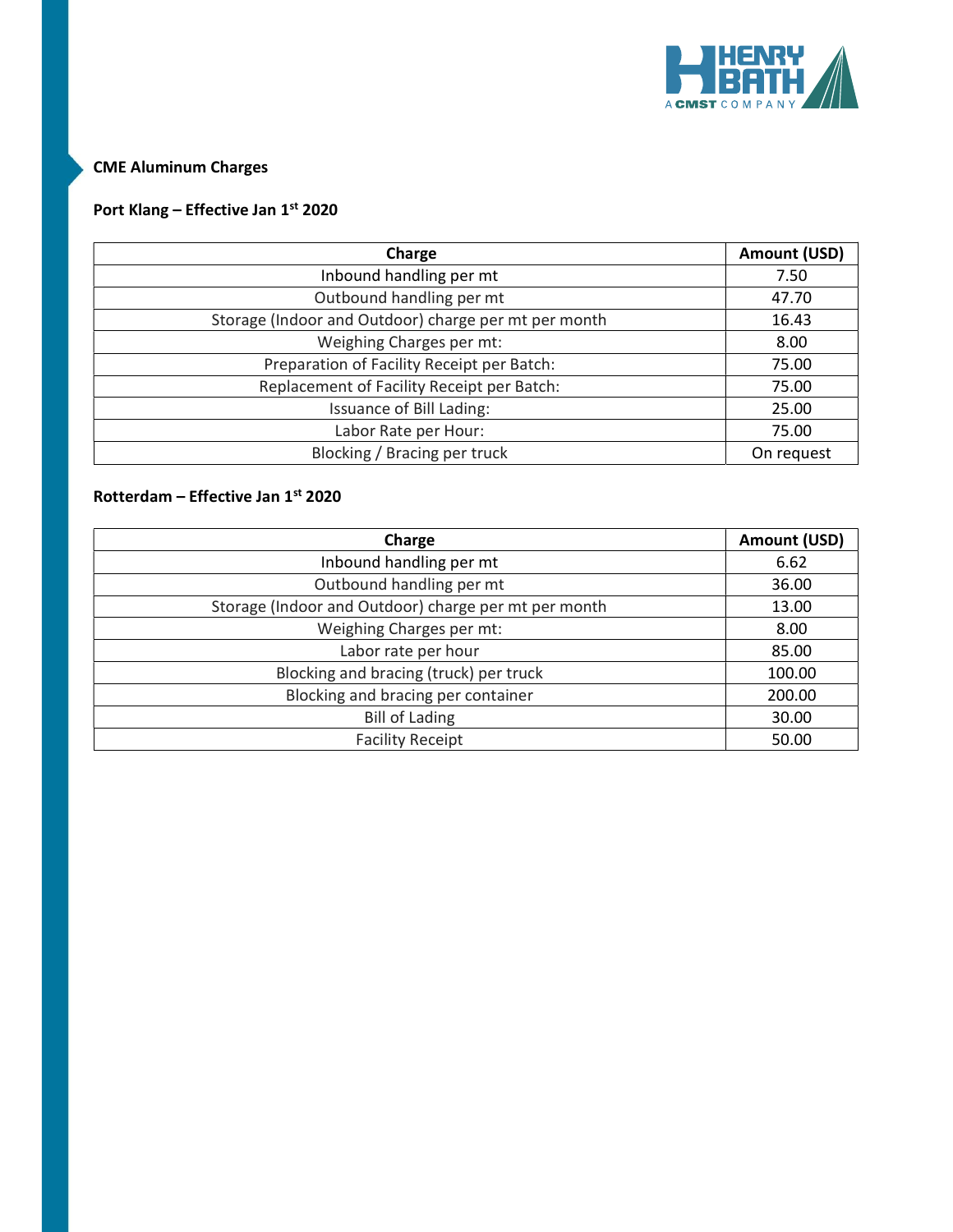

CME Zinc Charges

# Port Klang – Effective Jan 1st 2020

| Charge                                               | Amount (USD) |
|------------------------------------------------------|--------------|
| Inbound handling per mt                              | 7.50         |
| Outbound handling per mt                             | 47.70        |
| Storage (Indoor and Outdoor) charge per mt per month | 16.43        |
| Weighing Charges per mt:                             | 8.00         |
| Preparation of Facility Receipt per Batch:           | 75.00        |
| Replacement of Facility Receipt per Batch:           | 75.00        |
| Issuance of Bill Lading:                             | 25.00        |
| Labor Rate per Hour:                                 | 75.00        |
| Blocking / Bracing per truck                         | On request   |

## Rotterdam – Effective Jan 1st 2020

| Charge                                               | Amount (USD) |
|------------------------------------------------------|--------------|
| Inbound handling per mt                              | 6.62         |
| Outbound handling per mt                             | 36.00        |
| Storage (Indoor and Outdoor) charge per mt per month | 13.00        |
| Weighing Charges per mt:                             | 8.00         |
| Labor rate per hour                                  | 85.00        |
| Blocking and bracing (truck) per truck               | 100.00       |
| Blocking and bracing per container                   | 200.00       |
| <b>Bill of Lading</b>                                | 30.00        |
| <b>Facility Receipt</b>                              | 50.00        |